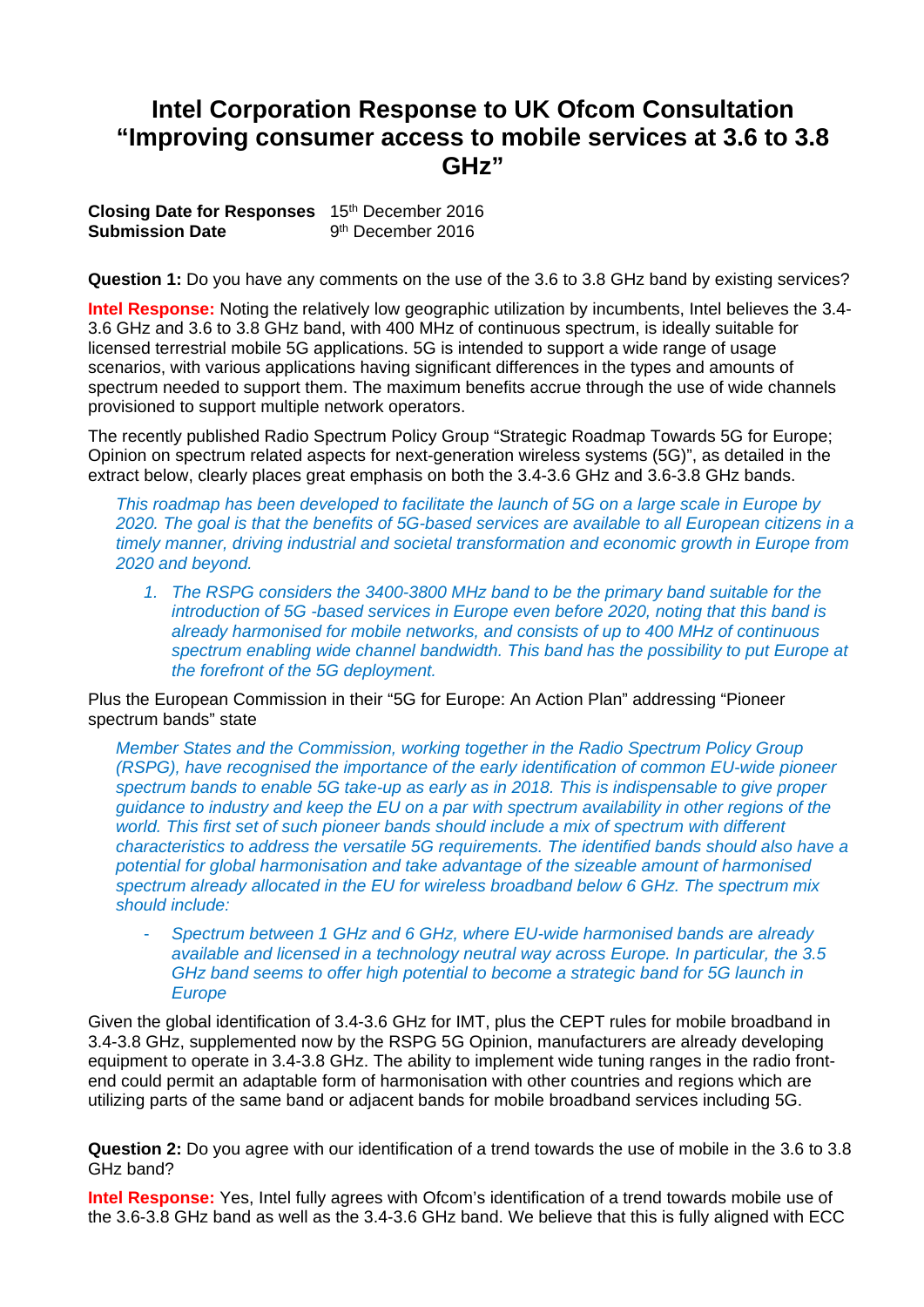Decision (11(06 "*Harmonised frequency arrangements for mobile/fixed communications networks (MFCN) operating in the bands 3400-3600 MHz and 3600-3800 MHz*".

Recognising that ECC Decision (11)06 is currently being revised by CEPT to ensure that the technical conditions for the 3400-3800 MHz band are suitable for 5G usage, we believe the following extracts from that Decision are pertinent and worthy of noting -

*The harmonised frequency arrangements for the 3400-3800 MHz band in this ECC Decision are intended to facilitate high data rate mobile/fixed communications networks (MFCN) including International Mobile Telecommunications (IMT) services supported by larger channel bandwidths as an evolution to the existing framework without the consequential requirement for a replacement of systems based on the existing regulatory framework. It aims at providing the basis to the mobile industry and administrations to respond to the growth of mobile broadband and technological developments for wider channel bandwidths and increased data rates.* 

*Since WRC-07, the 3400-3600 MHz band has been allocated on a primary basis to the mobile, except aeronautical mobile, service and identified for IMT in almost all CEPT member countries.* 

*The ECC recognises that implementation of MFCN including IMT systems providing high data rate applications in the band 3400-3800 MHz based on a harmonised frequency arrangement will maximise the opportunities and benefits for end users and society, will benefit capital expenditure for operators, reduce development and implementation costs of manufacturing equipment and will secure future long terms investments by providing economies of scale. A harmonised frequency arrangement will reduce complexity in cross border coordination. The opportunity to utilize larger channel bandwidths will assist the provision of high data rates for IMT (especially with IMT-Advanced).* 

*The ECC recognises that for the continuation of the successful development of MFCN including IMT, the regulatory framework needs to provide the confidence and certainty for industry to make the necessary investment. ECC recognises that administrations need flexibility to adapt their use of the bands 3400-3600 / 3600-3800 MHz to national circumstances. Any transition from legacy systems to future systems would be managed at national level. Such national measures may need to be studied (e.g. refarming of the band, planning of renewal or extension of authorisations etc.). Moreover, the framework defined by this ECC Decision does not supersede the BWA/FWA framework. Instead, it aims at supplementing this framework to facilitate high data rate services supported by larger channel bandwidths as an evolution to the existing framework without the consequential requirement to replace systems that are based on the existing regulatory framework.* 

Intel notes that while "*Any transition from legacy systems to future systems would be managed at national level*" we believe that implementation of ECC Decision (11)06 provides an opportunity to secure access to 400 MHz of contiguous spectrum noting the 3.4-3.6 GHz range has been identified for IMT in the ITU Radio Regulations since 2007 and in 2007 the ECC also decided to examine the 3.6 to 3.8 GHz band for IMT. With 400 MHz of contiguous spectrum, the 3.4-3.6 GHz and 3.6-3.8 GHz bands offer a unique opportunity to meet some of the new demands for mobile broadband.

**Question 3:** Do you agree with our high level proposal to make 116 MHz within the 3.6 to 3.8 GHz band available for mobile and 5G services, bearing in mind our statutory duties and the high level trends we have identified?

**Intel Response:** Intel's preference, as previously stated, is for Ofcom to consider every opportunity to release 200 MHz in the 3.4-3.6 GHz plus 200 MHz in the 3.6-3.8 GHz band thus making up to 400 MHz of contiguous spectrum available for 5G.

While we understand the thinking behind only making 116 MHz available in the 3.6-3.8 GHz band we think that this may limit timely 5G deployments.

Another reason it is preferable to open the entire 400 MHz in a consistent manner is to enable four 100 MHz wide channels within the 3.4-3.8 GHz for 5G usage. So considering the very limited usage of the part already allocated today, we believe Ofcom should do a reassignment of the entire band instead of just adding those portions that are still unassigned.